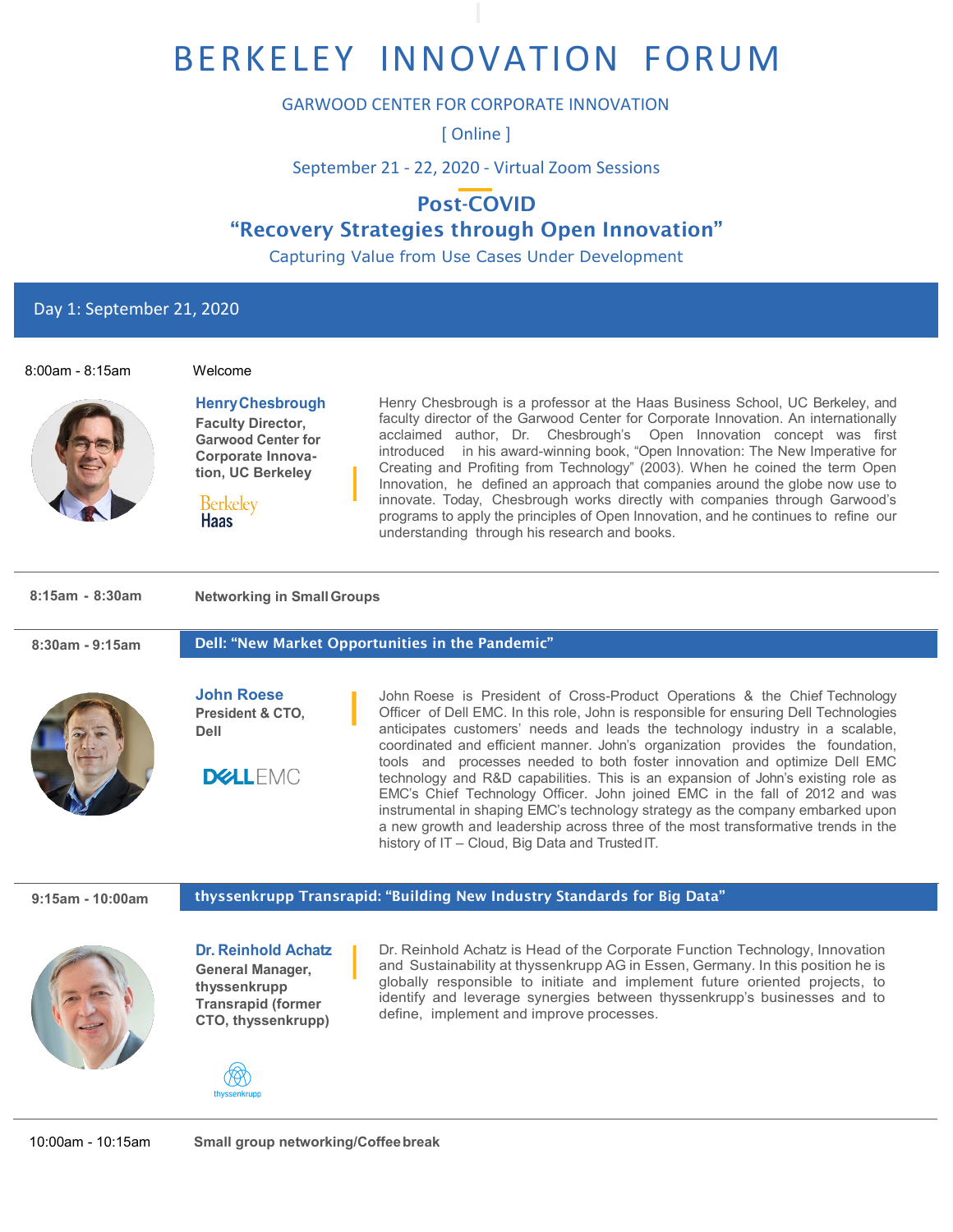

#### **11:00am - 11:30am Wrap-up of Day 1 - Solomon Darwin, Executive Director, Garwood Center**

## Day 2: September 22,2020

8:00am - 8:15am **Welcome**

**Berkelev Haas** 

**Solomon Darwin Executive Director, Garwood Center for Corporate Innovation**



Solomon Darwin is the executive director, Garwood Center for Corporate Innovation and former executive director of Financial Reporting and Management at the Haas School of Business. Prior to joining UC Berkeley he was an Associate Professor of the University of Southern California from 1996-2005. Solomon Darwin has more than 13 years of industry experience at Bank of America and Motorola.

#### **8:15am - 9:00am**

Nestle: "Forming External Partnerships Through Open Innovation"



**Deborah McRonald Assistant Vice President, Head of Technology Licensing, Nestle**

**Nestle** 

Deborah is responsible for Global Technology Licensing at Nestlé in Open Innovation and Venturing. She is part of Research and Development and works internally and externally to foster existing/new collaborations that create relevant new intellectual property, product innovations that delight consumers and further Nestlé's efforts to promote sustainability, nutrition, health and wellness. Deborah leads a global network of innovation experts at Nestlé's various technology and development centers which seeks to nurture and cultivate open innovation and to share.

#### **9:00am - 9:45am**

#### Dell: "Research on Research - Industry Perspectives"



**Deborah Stokes DirectorofExternal Research, Dell**

Deborah R. Stokes is the Director, External Research and Academic Alliances for Dell EMC. In this role, she is responsible for research and education programs, collaborating across the R&D ecosystem, as part of the Office of the CTO. Deborah has served in various technology leadership positions including business development, advanced technology, product development, marketing, and operations for over 25 years in large global technology firms such as Nortel and Huawei. She also has additional experience in the education vertical.

**DELLEMC**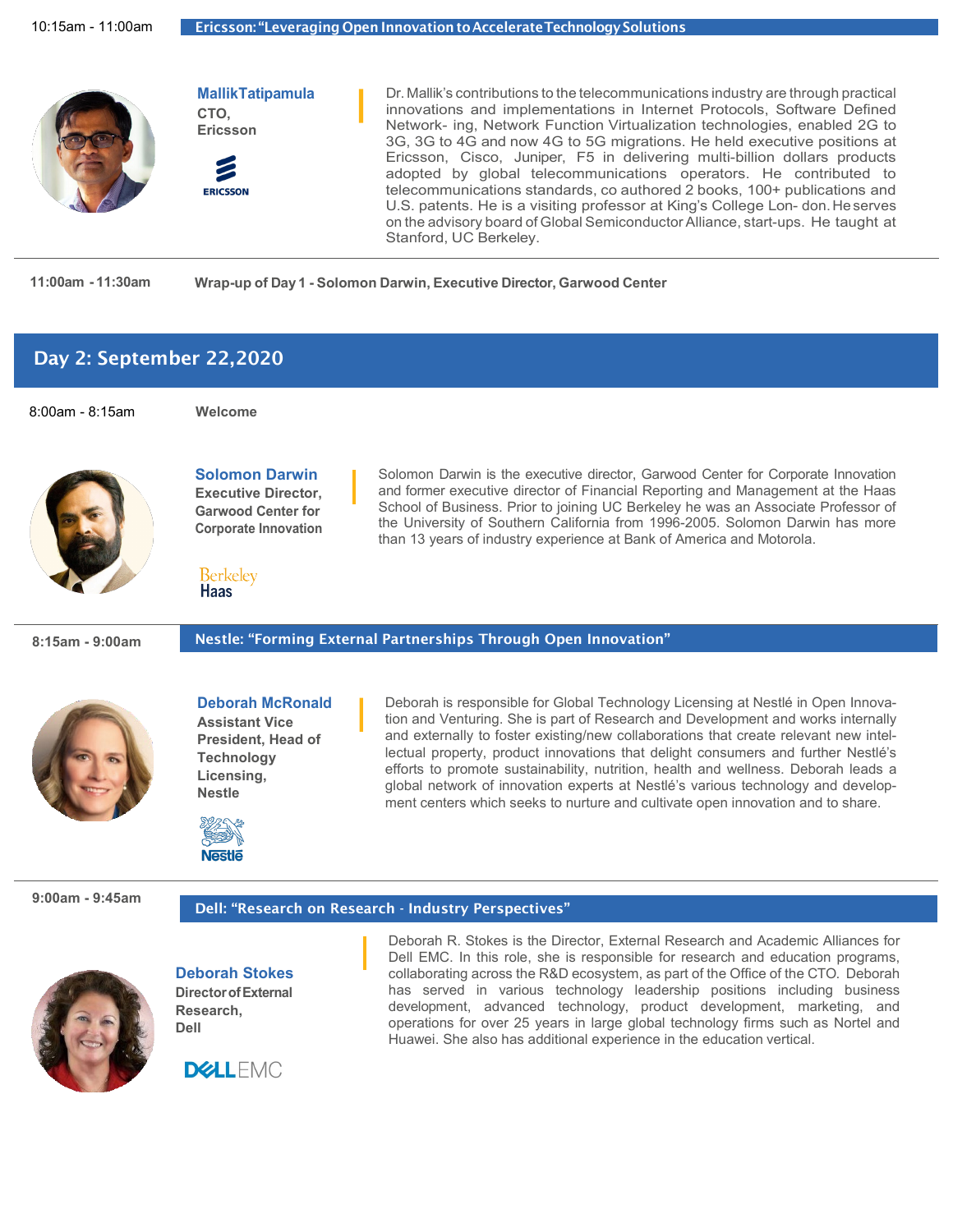

**11:05am - 11:30am Wrap-up & Feedback - Henry Chesbrough, Faculty Director, Garwood Center**

[Optional Sessions] Day 1 - Monday, September 21, 2020 11:30am – 12:00pm: Roundtable Discussion w/Speakers



**John Roese, President & CTO, Dell**





**Dr. Reinhold Achatz General Mgr. thyssenkrupp Transrapid (former CTO) thyssenkrupp**





**Mallik Tatipamula CTO, Ericsson**





**Henry Chesbrough Faculty Dir., Garwood Center for Corporate Innovation, UC Berkeley**

> Berkelev Haas